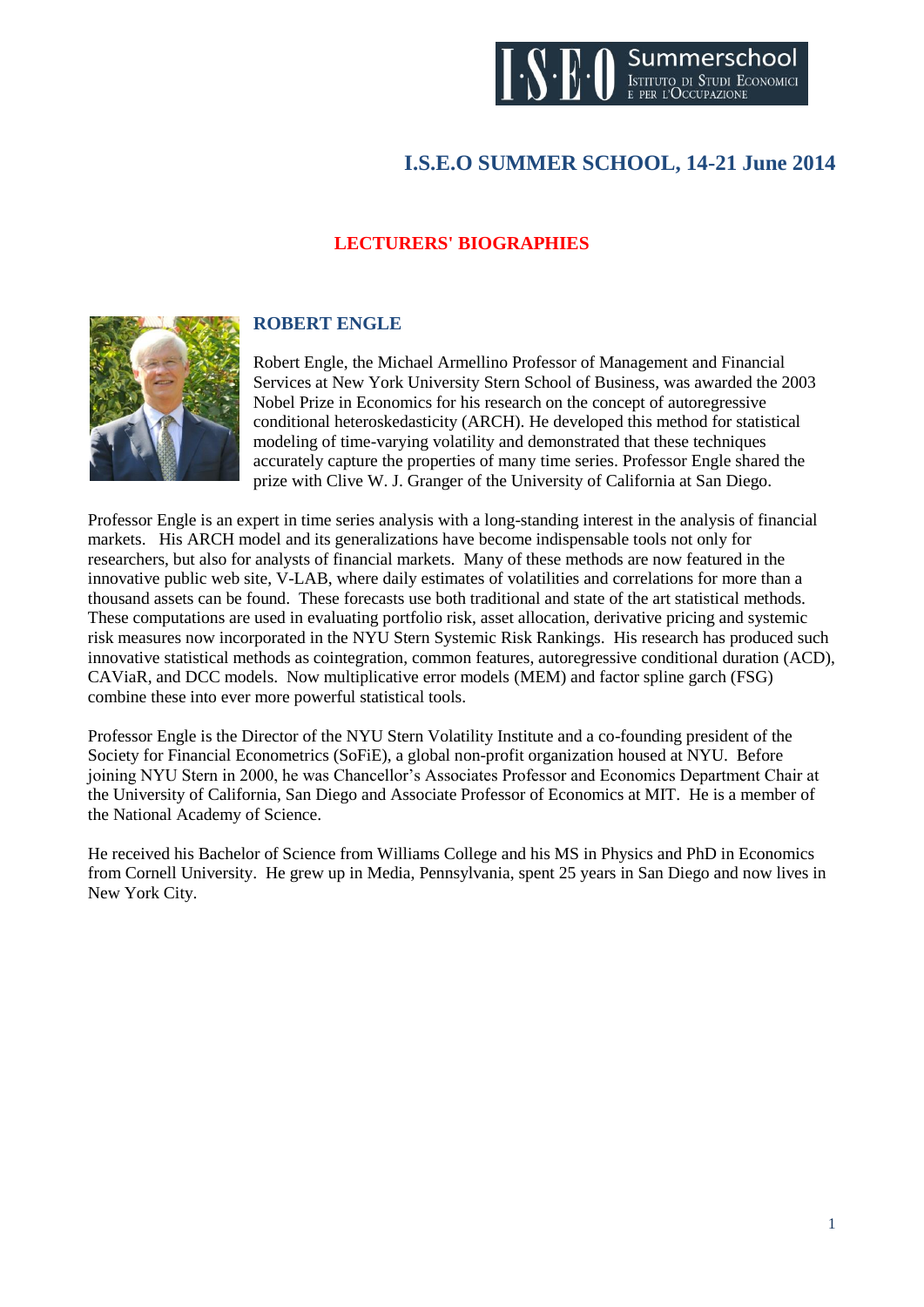



# **JAMES MIRRLEES**

James Mirrlees was born in 1936, grew up in Scotland, and went to the University of Edinburgh, where he graduated in mathematics in 1957. At Cambridge University, in the next two years, he did Parts 2 and 3 of the Mathematical Tripos, and then changed to economics, finishing his Ph.D. in 1963 with a thesis on "Optimal Planning Under Uncertainty". He spent most of the year 1962-3 in India on an MIT project assisting the Planning Commission.

From 1963 to 1968 he was a lecturer in economics in Cambridge, and a teaching fellow of Trinity College. He worked on the theory of planning, development economics, and public finance. He began the first of two books with Ian Little on methods of cost-benefit analysis for developing countries. He also began working with Peter Diamond. They began their collaboration with a two-paper piece on the theory of optimal taxation and public production, which is apparently still read. His best known paper, on optimal income taxation, was begun while on leave at MIT in 1968. It was published in 1971.

In 1968, he went to a Chair in mathematical economics at Oxford, and became a Fellow of Nuffield College. He continued work in development economics (with Little), taxation theory (often with Diamond), economic growth (with Nicholas Stern, Avinash Dixit and Peter Hammond), principal/agent problems, and welfare economics.

He became Professor of Political Economy in Cambridge in 1995. He retired from that in 2003, and remains a Fellow of Trinity College, Cambridge. Since 2002, he has been Distinguished Professor-at-large of The Chinese University of Hong Kong, initially for four months in the year, now full time. In 2009, he became Master of Morningside College, newly established in the Chinese University of Hong Kong. At various times he has been a visiting professor at MIT, Berkeley, Yale, the University of Melbourne and Peking University.

He is a Fellow of the Econometric Society (of which he was President in 1983) of the British Academy, and the Royal Society of Edinburgh, and a Foreign (Honorary) Member of the US National Academy of Sciences and the American Economic Association. In 1996 he was awarded a Nobel Prize in economics, for contributions to the theory of incentives under asymmetric information. He was knighted in 1997. He received the Royal Medal of the Royal Society of Edinburgh in 2009.

A selection of his papers has been published by Oxford University Press as *Welfare Incentives and Taxation*. He chaired a group that produced the *Mirrlees Review of Taxation* in 2010-11. He is on the Council of Economic Advisers of the Scottish Government. He now lectures frequently (in English) at universities and conferences in China.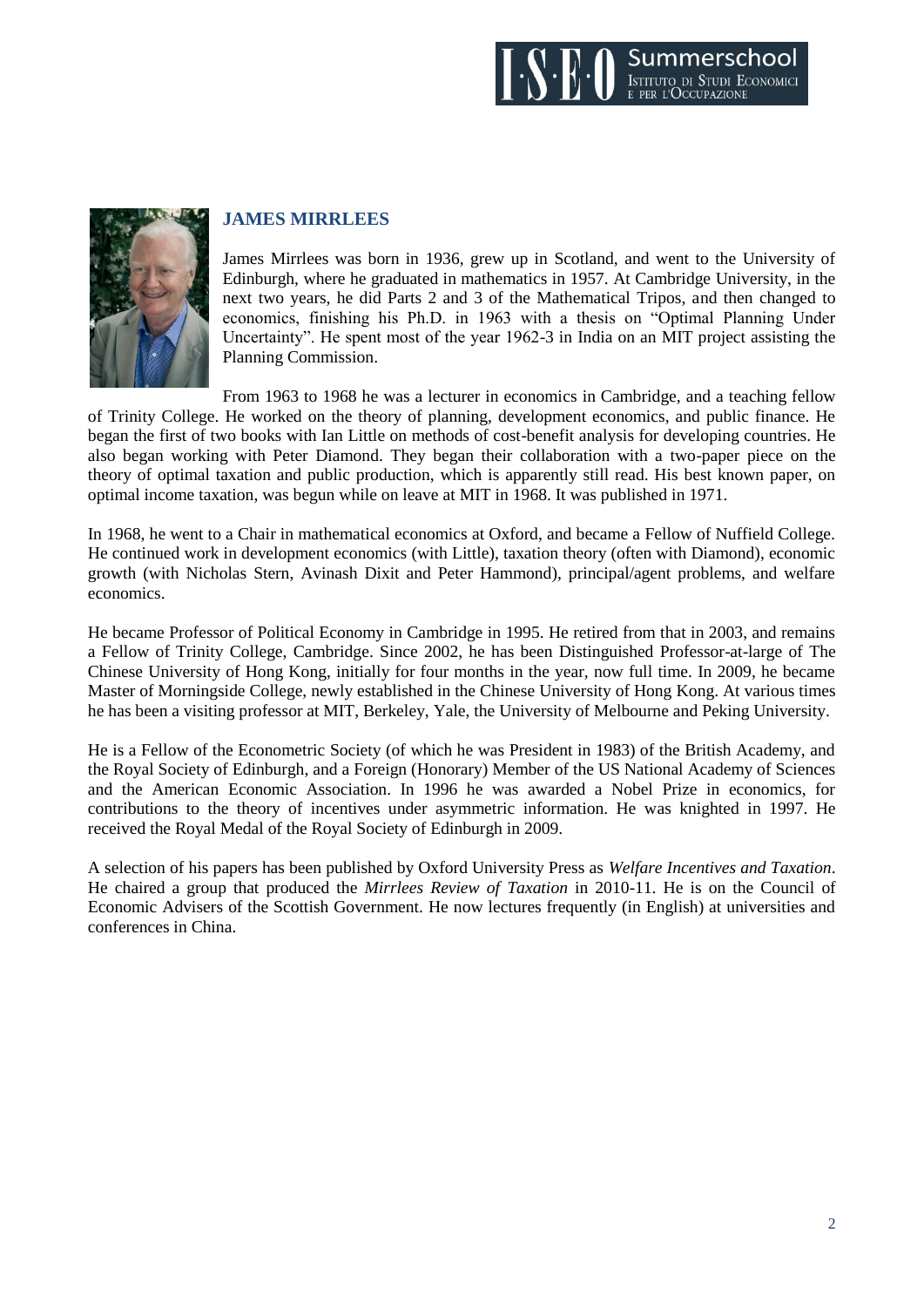



#### **MICHAEL SPENCE**

Michael Spence, born November 7, 1943, is an American-born and Canadian-raised world-renowned economist. Spence earned his undergraduate degree summa cum laude in philosophy at Princeton University in 1966 and was selected for a Rhodes scholarship. Two years later he was awarded a B.S. -M.A. in mathematics from Oxford and in 1972 he earned his Ph.D. in economics at Harvard University.

From 1973 to 1975, he was an Associate Professor of Economics at Stanford. At Harvard, he served as professor of Economics and Business Administration from 1975 to 1990. There he also held a joint appointment in the Business School and the Faculty of Arts and Sciences. He was appointed both chairman of the Economics Department and George Gund Professor of Economics and Business Administration in 1983. From 1984 to 1990 Spence served as the Dean of the Faculty of Arts and Sciences at Harvard and from 1990 to 1999 he served as dean of the Stanford Business School. In addition, Spence has also for example been Chairman of an Independent Commission on Growth in Developing Countries and Professor of Economics at the Stern School of Business at New York University. He has been Professor Emeritus at Stanford since 2000.

In 2001, Spence received, along with George A. Akerlof and Joseph E. Stiglitz, the Nobel Prize in Economic Sciences. It was awarded to them for their work on the dynamics of information flows and market development. Spence has furthermore been awarded the John Kenneth Galbraith Prize for excellence in teaching and the John Bates Clark medal for "significant contribution to economic thought and knowledge." The Clark Medal, awarded every two years to an economist under the age of 40, is one of the most prestigious awards in the field of economics.

Amongst his other achievements, Spence is the author of the book, 'The Next Convergence: The Future of Economic Growth in a Multispeed World,' (Ferrar, Straus and Giroux, May 2011). Spence writes monthly columns for Project Syndicate, a prestigious forum that publishes commentaries by thinkers and world leaders. In addition, he also writes occasional op-ed pieces in the Financial Times and other major newspapers and forums. The governments of China and India rely on Spence as an advisor on matters related to growth, development and structural change. He is a known lecturer on the developing countries, their evolving structure and prospects for the global economy. Furthermore, Spence serves on the boards of Genpact and Mercadolibre and a number of private companies.

Taking into consideration all of his achievements, Michael Spence is most probably best known for his jobmarket signaling model. In 'Job Market Signaling', originally published in The Quarterly Journal of Economics in 1973, Spence demonstrated how a college degree signals a job seeker's intelligence and ability to a prospective employer. In other words, employers will pay higher wages to employees with a higher education. Spence's work in the field essentially triggered the enormous amount of literature in the branch of contract theory.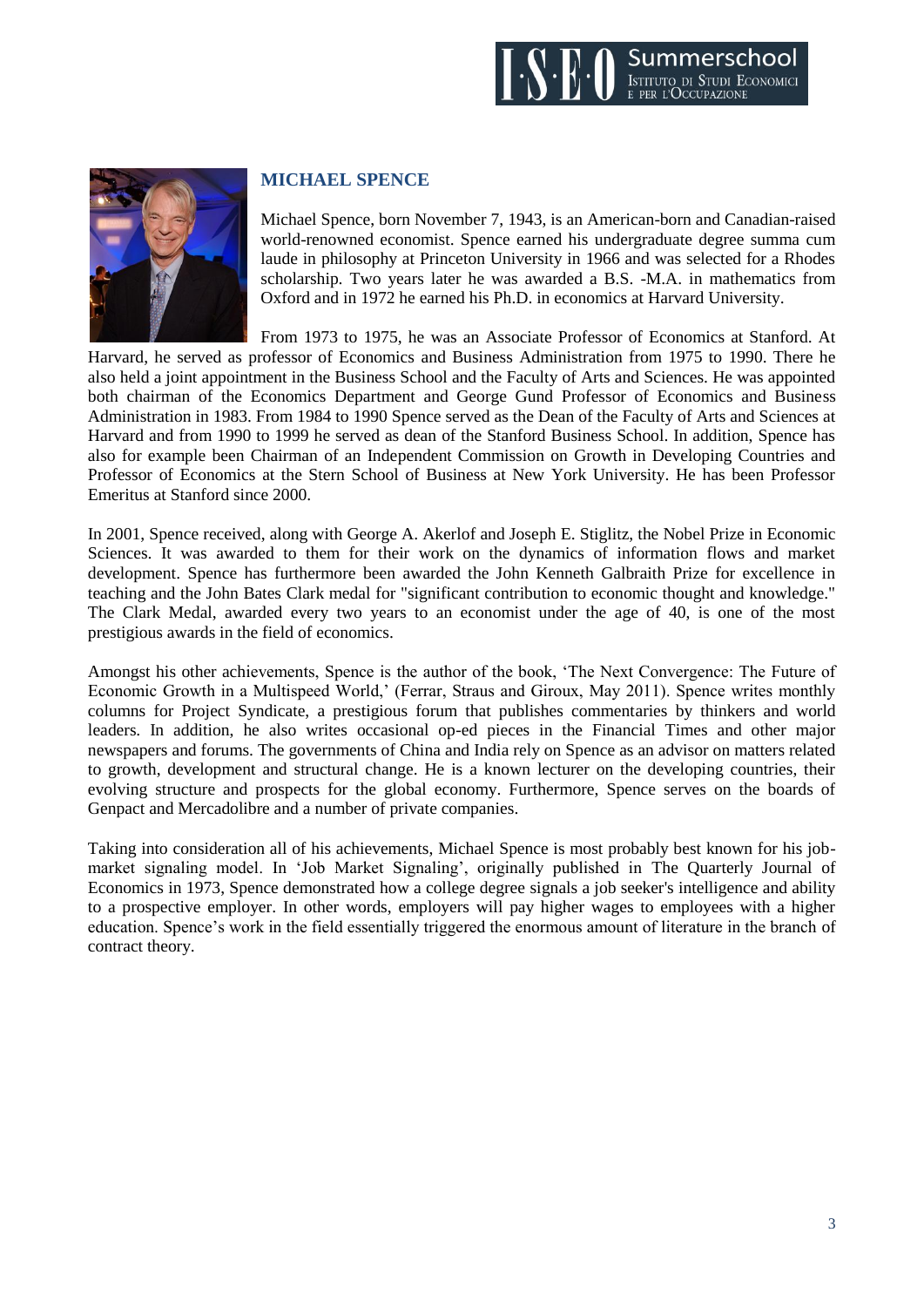



#### **EMANUELE FERRAGINA**

Emanuele Ferragina is departmental lecturer in comparative social policy at the department of social policy and intervention at the University of Oxford, where he also completed his doctoral thesis.

Prior to his PhD, Emanuele received a double BA in international politics from Science Po Bordeaux and Turin University. Following this he received an MPhil in International Politics from the University of Turin

while he completed a double Masters in Management from ESCP Paris and London City University.

Emanuele is interested in the political economy of the welfare state, the individual and macro determinants of social and political participation, and the innovative use of the comparative method. He has mainly focused on: (a) the political economy of welfare state systems across 18 OECD countries; (b) the study of the determinants of social and political participation across 85 European regions and the United Kingdom. Furthermore he is currently evaluating the impact of skills and labour market conditions on social and political participation in Britain, Germany, France, Italy and Spain.

He has established (with a group of Italian researchers) the think tank *Fonderia Oxford*, which has the objective of raising public awareness about important societal issues, such as the rigidity of the Italian labour market, the lack of social cohesion in the Mezzogiorno, and the Italian brain drain. He also regularly writes for an italian newspaper, *Il Fatto Quotidiano.*

His research has attracted the attention of the Italian media and his work has been discussed in TV, radio programmes, and the by the main Italian newspapers. His book "*Chi Troppo, Chi Niente"* (2013) (translation: *who gets too much, who gets nothing*) is a national best-seller.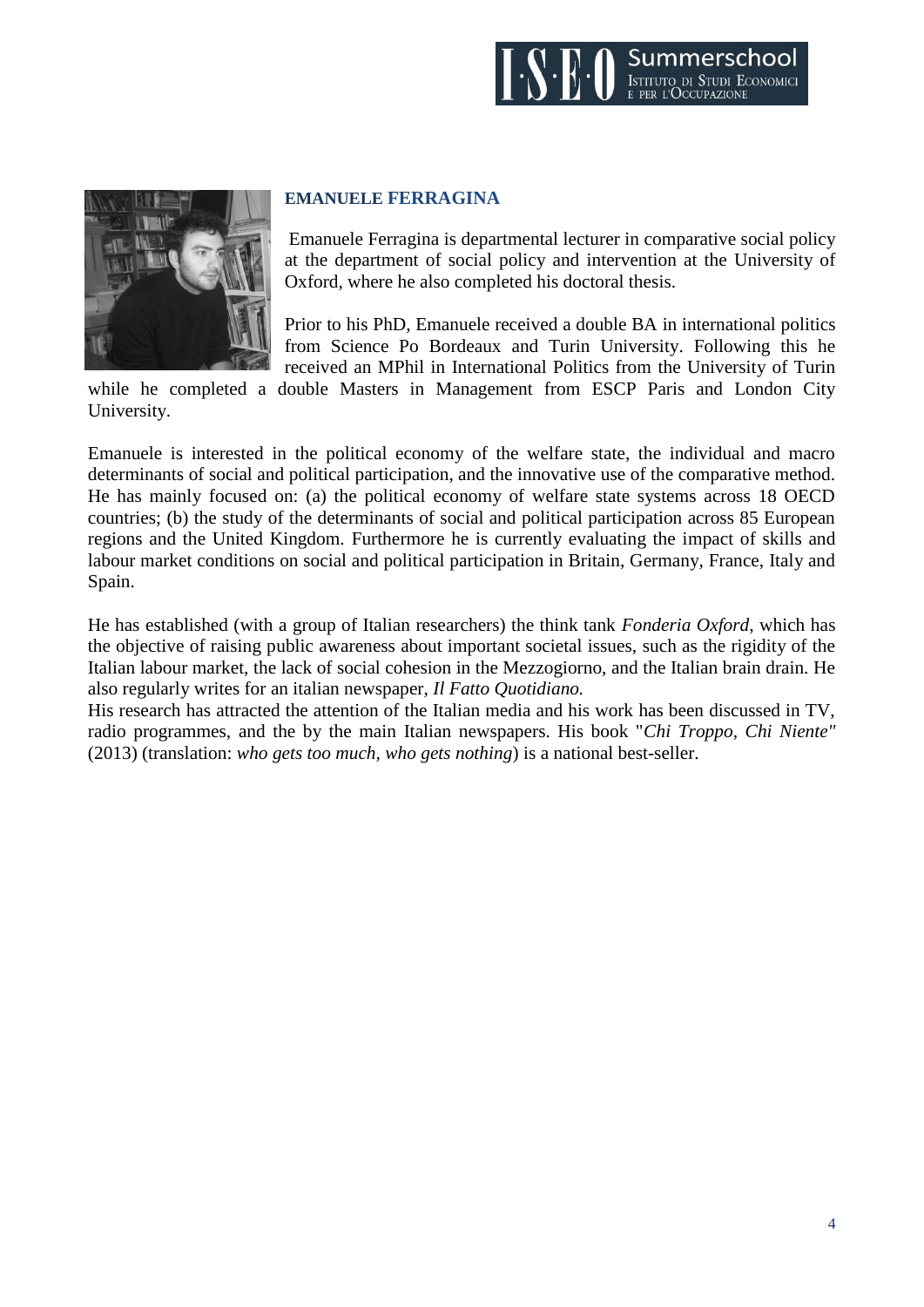



the ground.

#### **CAMILLA TOULMIN**

Dr Camilla Toulmin is Director of the International Institute for Environment and Development based in London (IIED).

An economist by training, she has worked mainly in Africa on agriculture, land, climate and livelihoods. This has combined field research, policy analysis and advocacy.

Her work has aimed at understanding how environmental, economic and political change impact on people's lives, and how policy reform can bring real change on

As Director of IIED since 2004, Camilla has focused on developing the institute's strategy and communications. IIED's current strategy 2009-14 focuses on adaptation to climate change, building cities that work for poor people, addressing the natural resource squeeze, and designing sustainable market mechanisms.

Camilla studied Economics at Cambridge and London, before gaining her doctorate in Economics at Oxford. She is Chair of ICARDA's Board, a trustee of the Franco-British Council and a number of other boards. She is currently a member of the Royal Society's Working Group on Resilience.